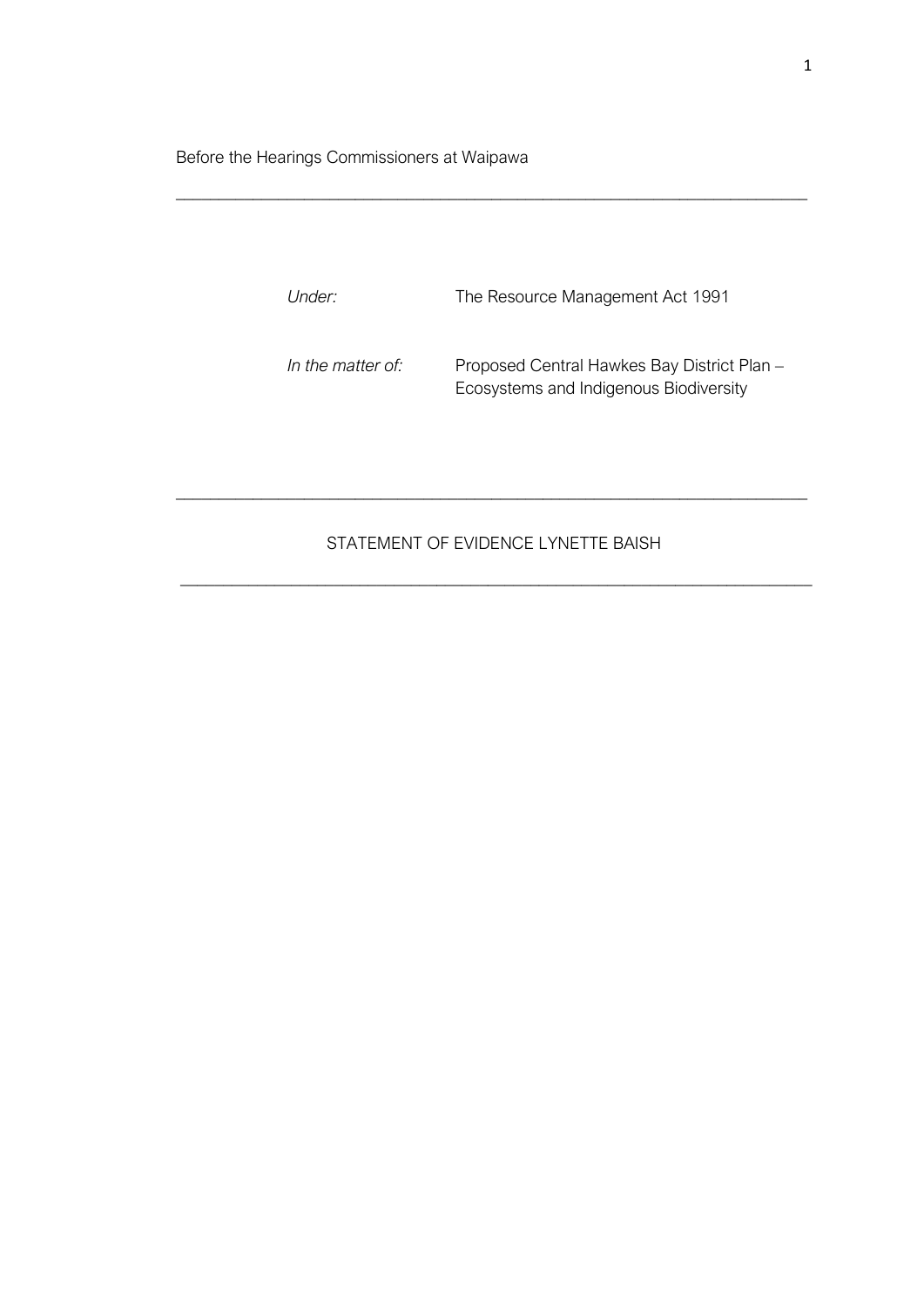## **Introduction**

- 1. My name is Lynette Ann Baish. I have been an Environmental Planner at Ernslaw One Ltd (Ernslaw), Southern North Island Region since November 2021, and was a Senior Policy Planner at Horizons Regional Council since February 2017. I hold the qualifications of BA and Master of Resource and Environmental Planning (Massey). I am a member of the New Zealand Planning Institute. I have worked in resource management planning for 14 years.
- 2. I am presenting planning evidence on behalf of Ernslaw and Rayonier Matariki Forests (Rayonier).
- 3. I have read the Code of Conduct for Expert Witnesses issued as part of the Environment Court Practice Notes. I agree to comply with the Code and am satisfied the matters I address in my evidence are within my expertise. I have not omitted to consider material facts known to me that might alter or detract from the opinions expressed in my evidence.

## Involvement in the Proceedings

- 4. Ernslaw have participated in key stages of the plan change process. James Sinclair, former Environmental Manager, had submitted to the draft District Plan. Ernslaw has worked with Council's ecologist Gerry Kessels to ground truth areas of SNA identified within Te Uri Forest. A submission (S132) and further submission (FS22) were provided in respect of the proposed District Plan, in particular, the Eco-systems and Biodiversity Chapter, and the proposed (SNA) planning maps.
- 5. Rayonier has also participated in key stages of the process. A submission (S85) was provided in respect of the Proposed District Plan as a whole.

Summary of the Primary Issues for Ernslaw and Rayonier (and the forest companies)

- 6. Ernslaw and Rayonier support, in principle, the provisions regarding Significant Natural Areas (SNA) and the Natural Environment Chapter, or any alternative or consequential relief that achieves the same outcome. The proposal is generally consistent with the objectives and policy direction of the Regional Policy Statement and the Regional Plan, as well as with statutory requirements to recognise and provide for the protection of significant areas of indigenous vegetation and fauna as a matter of national importance.
- 7. In particular, the crux of Ernslaw and Rayonier's submission was concerned with an apparent disconnect with the National Environmental Standard for Plantation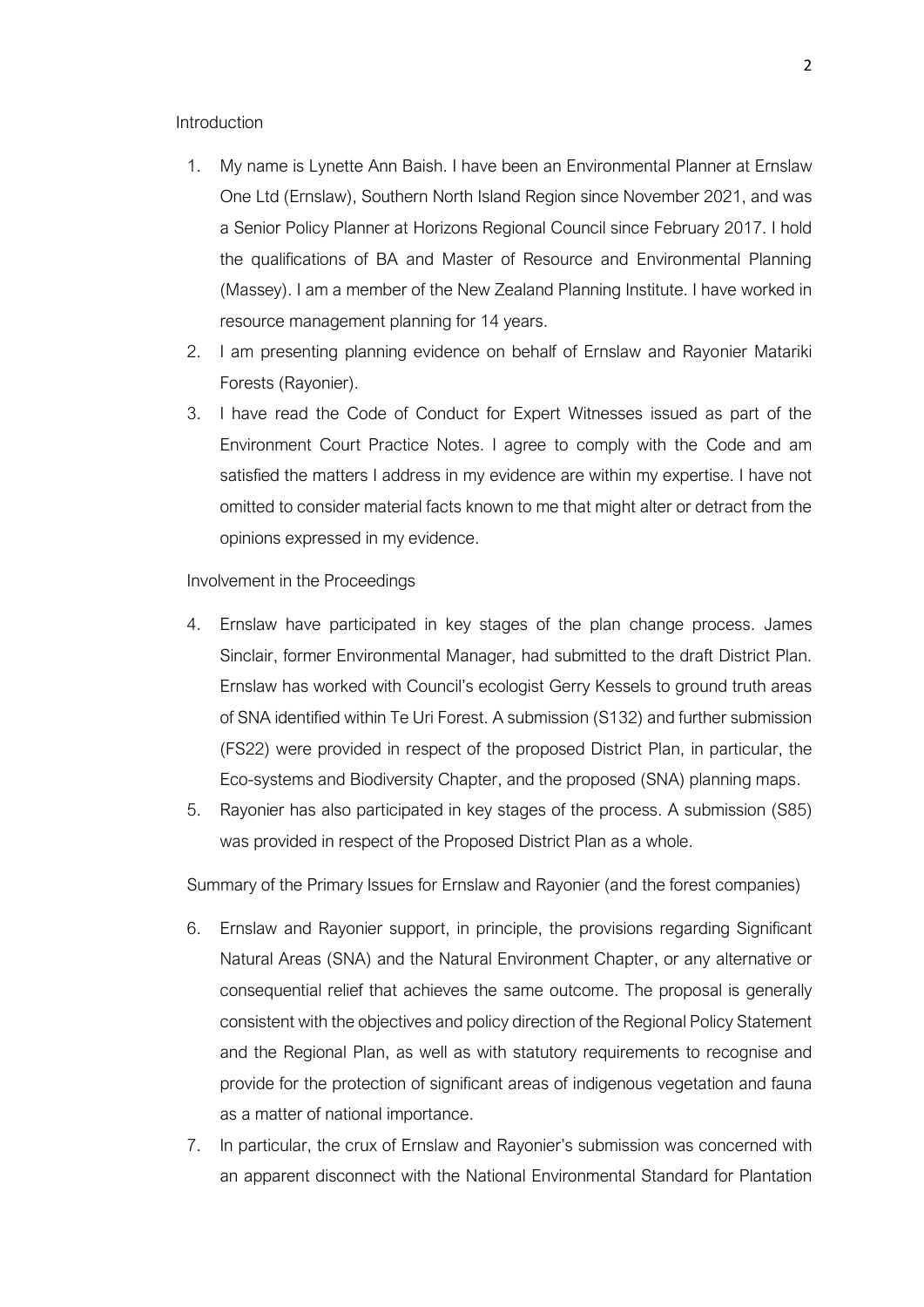Forestry (NES-PF), and consequent lack of clarity as to which provisions should apply for the plantation forestry sector in relation to SNA's. Contemplating the Section 42A report of Stella Morgan, I'm partially satisfied that the clearer direction initially sought, has now been provided in relation to the provisions ECO-R4, ECO-R5 and ECO-R6, however the Note prefacing the Rule framework, needs to be rewritten. I support the proposal set out in the legal submission by Trish Fordyce.

- 8. Ernslaw and Rayonier are generally supportive of the policy framework and I consider that the majority of landowners would appreciate the benefits of provisions (ECO-P5, ECO-M3 and ECO-APP2), which give effect to the Principles of Biodiversity Offsets (where proposed in resource consent applications), policy (ECO-P7), which recognises landowners' stewardship and current management practices, and policy (ECO-P8), which provides assistance and incentives to landowners to maintain areas of significant indigenous vegetation and habitat. I have no further issues to raise in respect of these policies.
- 9. Ernslaw had submitted that the absence of a policy mandate to exclude stock from indigenous vegetation and habitat identified as SNA constitutes a critical gap in biodiversity protection. While I accept that councils cannot compel fencing of SNA to occur, I consider that it would be appropriate to include stock exclusion as a discretionary criterion for resource consents for activities affecting SNAs.
- 10. Rayonier and Ernslaw had submitted that only areas that are mapped as SNA should be subject to the higher level of protection accorded to SNA. I am of the view that protection of SNA's should be contingent on clear and accurate mapping of areas that are to be designated as SNA, an expectation that aligns with the proposed provisions for mapping and identification outlined in the Draft National Policy Statement Indigenous Biodiversity (NPS-IB). It is critical that landowners, prospective or otherwise, have access to clear and accurate information on land holdings.
- 11. Rayonier had submitted that an exemption be included in Criterion 6 of the Ecological Significance Determination Criteria for the Central Hawkes Bay District in respect of plantation forestry, and more specifically fireponds. The statutory definitions of wetlands are changing, and these changes will have a bearing on this issue. I concur with the legal submission of Trish Fordyce and her analysis and interpretation of the issue.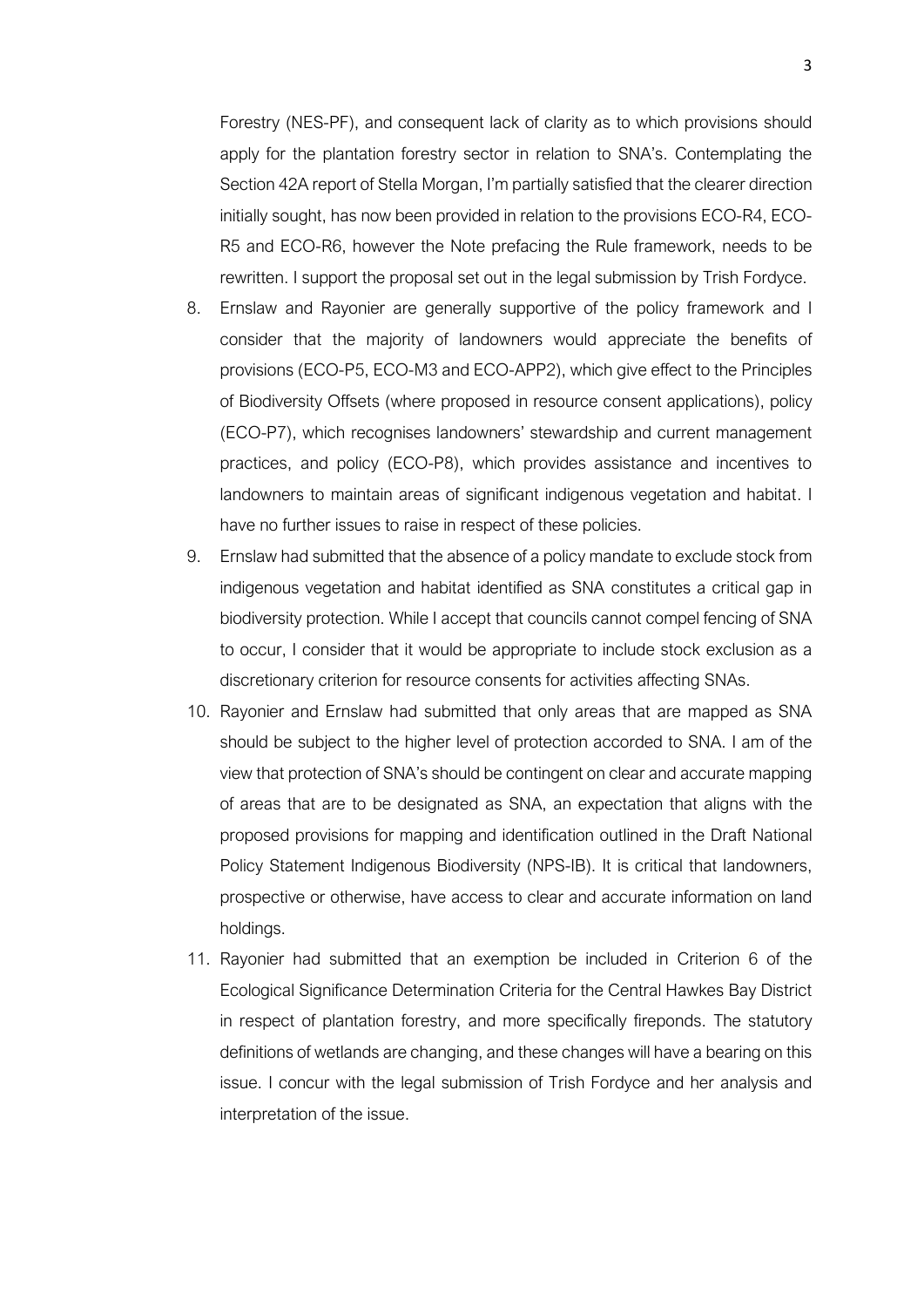Alignment of the Proposed District Plan with the National Environmental Standards for Plantation Forestry 2017 (with regard to indigenous vegetation and SNA)

- 12. The NES-PF provides a national set of regulations that apply to land under plantation forestry. The regulations are intended to ensure that forestry activities including earthworks, harvesting, silviculture and quarrying, are managed appropriately and transparently, and that any effects beyond the identified permitted baseline are captured in a structured consenting regime to avoid, remedy or mitigate adverse environmental outcomes.
- 13. The NES-PF also contains provisions designed to safeguard any adverse effects on indigenous vegetation and habitat. Over the time a forest matures, upwards of 25 years, an exotic plantation can act as a nursery crop for a diversity of non-forest species. Many forests contain large areas of indigenous vegetation in gullies and areas that are inaccessible for forestry operations. Although these areas might be seen as non-productive, forestry companies, particularly those who are Forest Stewardship Council (FSC) accredited, appreciate the eco-system services provided by such areas of vegetation, particularly as habitat for indigenous fauna within the forest.
- 14. Regulation 93 sets out the circumstances in which indigenous vegetation can be cleared (including understory, failed crop areas, crop areas established within 5 years or where vegetation is overhanging tracks), and applies thresholds (not exceeding 1 ha or 1.5% (whichever is the greater) of the total area of indigenous vegetation) which apply to the clearance of large areas of indigenous vegetation within and adjacent to a plantation crop.
- 15. Indigenous vegetation clearance is not permitted to occur in Significant Natural Areas (SNA). Incidental damage to indigenous vegetation associated with plantation forestry activities, including to vegetation recognised as SNA, can occur as a permitted activity, subject to caveats on the extent of the damage. Regulation 94 outlines the circumstances where a resource consent will be required for indigenous vegetation clearance that would be beyond the scope of the permitted criteria, including clearance of any indigenous vegetation beyond the stated thresholds, or any incidental damage to SNA that would be detrimental to the values of the SNA, or which would compromise the ecological recovery of the damaged vegetation within an SNA.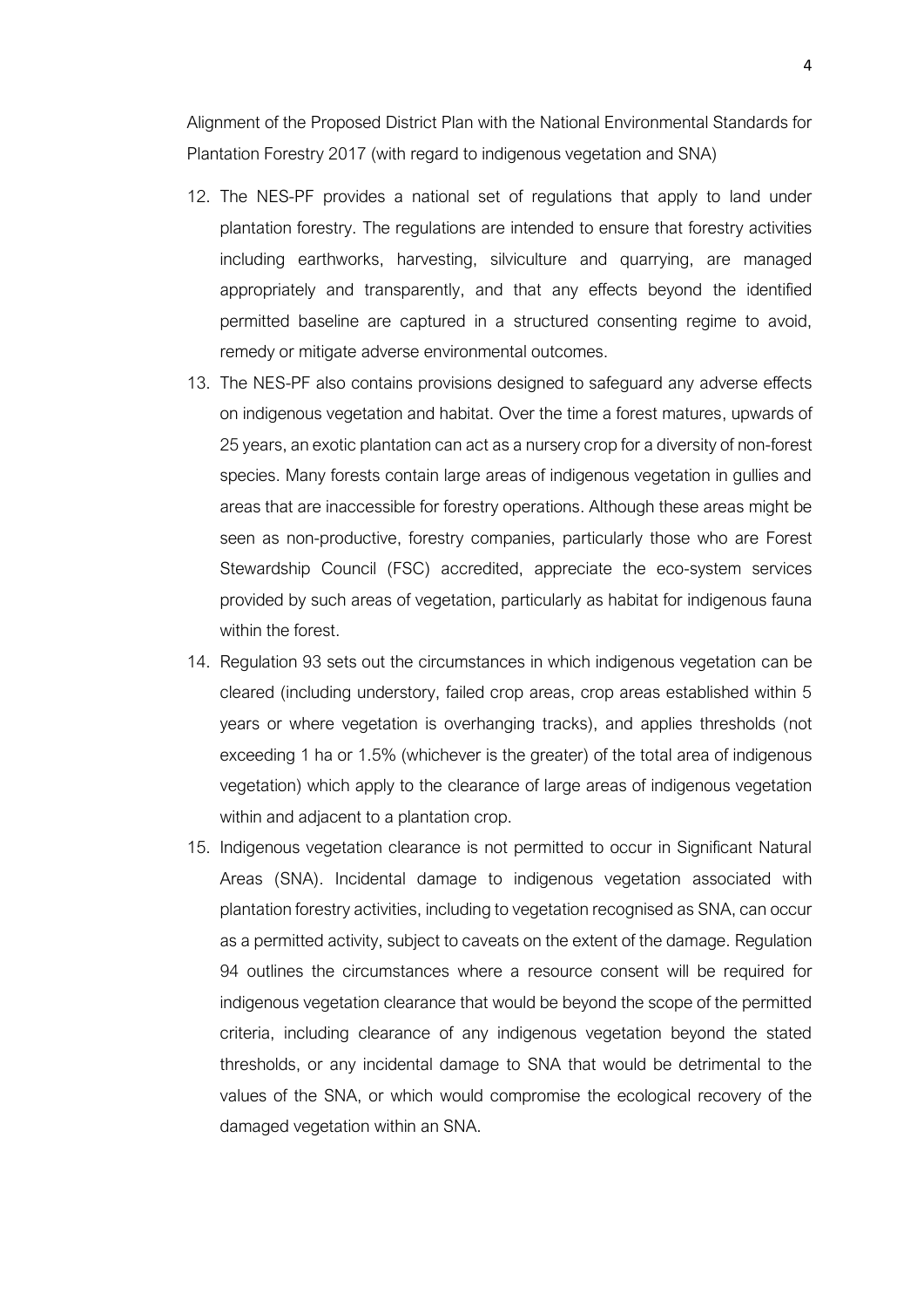- 16. While section 74 of the RMA requires that a district plan must be prepared in accordance with any regulations, NES-PF Regulation 6(2)(b) does provide for district plan rules to be more stringent if the rules recognise and provide for the protection of significant natural areas.
- 17. The proposed plan change concerning the Chapter *Natural Environment – Ecosystems and Indigenous Biodiversity*, did not contain an assessment of how the NES-PF is functioning within the District to regulate and protect areas of SNA and indigenous vegetation.
- 18. The proposed provisions also lacked clarity as to whether plantation forestry activities would be subject to the rules ECO-R4, ECO-R5 and ECO-R6, or whether the NES-PF would prevail.
- 19. The author of the Section 42A report, Stella Morgan, has clarified that the proposed district plan (PDP), does not seek to duplicate the provisions of the NES-PF; nor does the PDP seek to impose more stringent rules than the NES-PF.<sup>1</sup> Stella Morgan further notes, that the intention is that the PDP complement the NES-PF, and not replicate it.<sup>2</sup> I agree with this approach.
- 20. The 42A Report additionally states that where the NES-PF does not regulate activities, the ordinary PDP rules will apply. $3$  For example, NES-PF Regulation  $5(3)$ states that the regulations do not apply to vegetation clearance that is carried out before afforestation; and unless clearance within an SNA is for the purpose of forestry tracking, the NES-PF does not provide for the regulation of vegetation clearance within an SNA. I agree that where the NES-PF does not contain a rule for an activity, the assessment of that activity must therefore be subject to a rule in a district or regional plan, where that rule stipulates a regulatory requirement for the same activity. Where I take issue, is the manner in which the 42A report, appears to skim over the NES-PF in a way that muddles its provisions.
- 21. Stella Morgan proposes to clarify the standing of the PDP rules in relation to the NES-PF regime with a note referring specifically to Plantation Forest Activities.<sup>4</sup> Essentially, the note clarifies that, in the case of conflict with any rule in the Chapter, the provisions of the NES-PF will prevail, including in the case of vegetation clearance during or after afforestation, and with forestry activities

<sup>1</sup> Morgan, Stella. Officers Report: Natural Environment – Ecosystems and Indigenous Biodiversity. Para 5.3.9, p 22.

<sup>2</sup> Morgan. Para 5.3.17, p 23.

<sup>3</sup> Morgan. Para 5.3.17, p 23.

<sup>4</sup> Morgan. Para 5.3.17, p 23.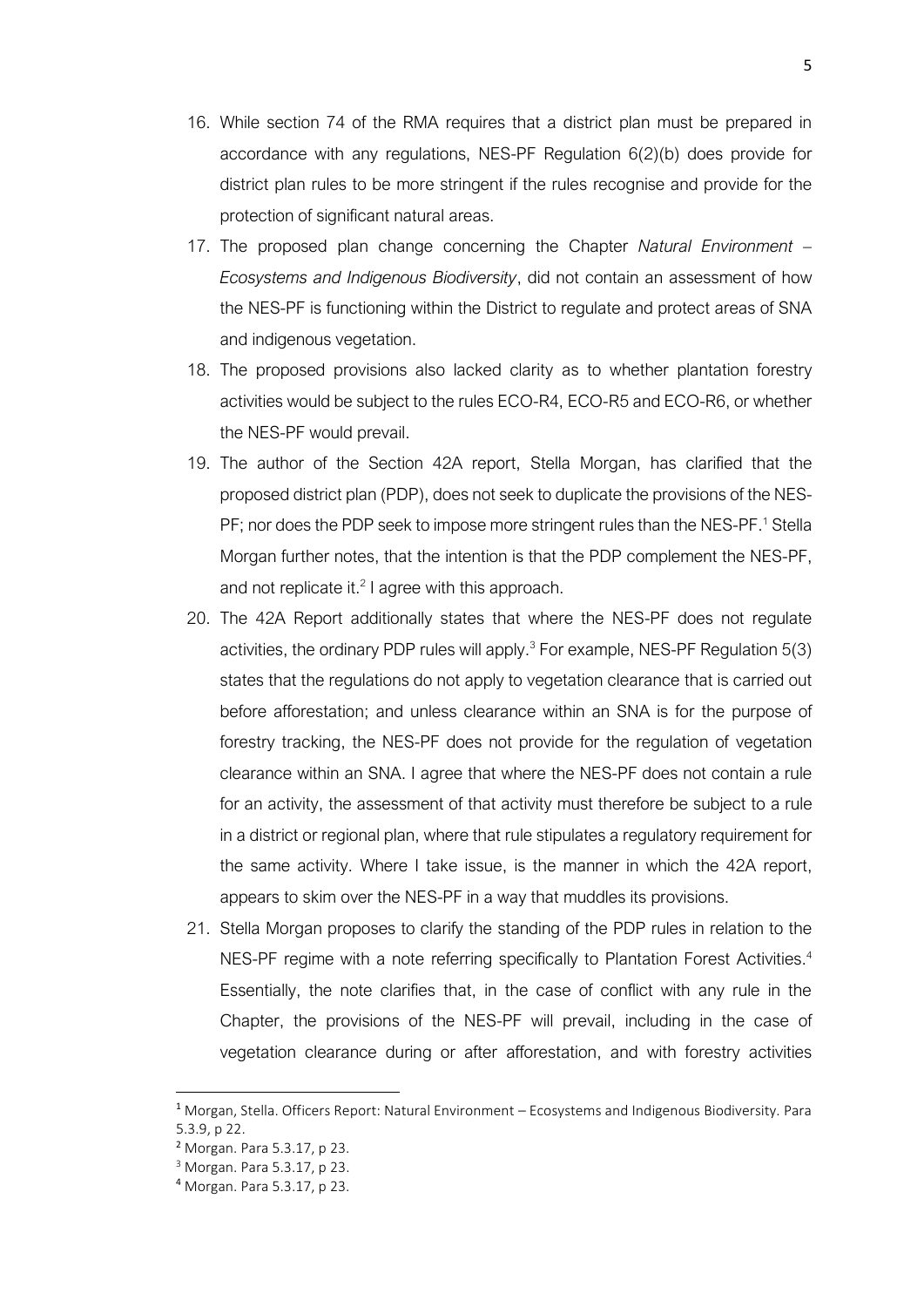within, or near to SNA which are not affected by the rules in the Chapter. The note continues to describe where the NES-PF/PDP prevails, as the case may be, however this is not explained either succinctly or clearly. I believe a more concise note, linking back to the NES-PF to let the regulation speak for itself would work better.

22. I concur with the alternate, and much simplified wording presented in the legal submission of Trish Fordyce.

Exclusion of stock from Significant Natural Areas

- 23. The absence of provisions requiring the exclusion of stock from indigenous vegetation and habitat identified as SNA constitutes a critical gap in biodiversity protection. Biodiversity values would only further degrade where stock are allowed unmitigated access to areas of indigenous vegetation and habitat.
- 24. While territorial authorities may not be able to compel fencing of SNA to occur, in my view it would be appropriate to include stock exclusion as a discretionary criterion for resource consents for any activities affecting SNAs.
- 25. This would not be out of alignment with the proposed NPS-IB which recognises (Matter (h)), that "*disruption to indigenous fauna by people and their pets and*  livestock and changes that increase the risk of disruption"<sup>5</sup> is a matter adversely impacting indigenous biodiversity.
- 26. The proposed NPS-IB therefore requires that regional councils must "*make or change their policy statements to specify where, how and when plans must provide for existing activities that may adversely affect indigenous biodiversity.<sup>6</sup>*
- 27. The proposed NPS-IB further requires that in providing for existing activities in their policy statements and plans, local authorities must *"(a) ensure the continuation of an existing activity will not lead to the loss, including through cumulative loss, of extent or degradation of the ecological integrity of any SNA; and b) ensure the adverse effects of an existing activity are of no greater character, intensity or scale than they were before the National Policy Statement commencement date.<sup>7</sup> "* I consider, and with particular reference to Matter (h), that this would include a situation where an area categorised as SNA remained accessible to stock.

<sup>5</sup> Draft National Policy Statement Indigenous Biodiversity (October 2019). Section 1.7(4)(h). P 9.

<sup>6</sup> Draft National Policy Statement Indigenous Biodiversity (October 2019). Section 3.12(2). p 23.

<sup>7</sup> Draft National Policy Statement Indigenous Biodiversity (October 2019). Section 3.12(3)(a), (b). p 23.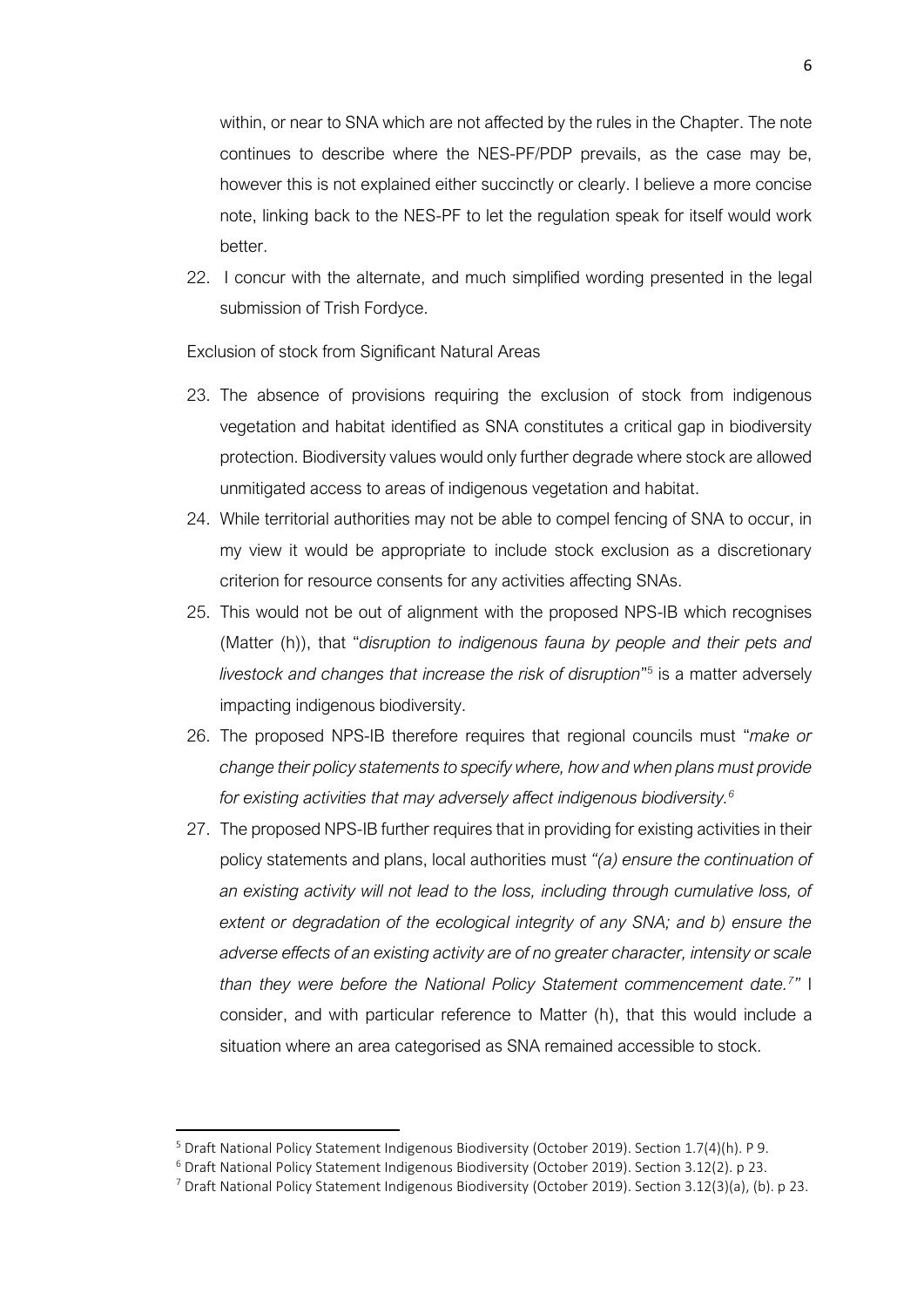- 28. In my opinion, methods to achieve stock exclusion should be added to the assessment matters in ECO-AM2 in respect of the trimming and clearance of Indigenous Vegetation that is a discretionary activity pursuant to ECO-R3.
- 29. Council is not restricted to the matters identified in ECO-AM2, but may consider them (among other factors), and apply the consideration if, and where appropriate<sup>8</sup>. This would provide Council with the grounds to require fencing, or other means of exclusion, in cases where continued access by stock would be detrimental to areas recognised has having high conservation value, or which are rare, distinctive, and at risk.
- 30. I consider that this aligns with Stella Morgan's assertion that "*fencing could be offered or required as a condition of consent for activities affecting SNAs, but this would need to be considered on a case-by-case basis through the resource consent process." 9*
- 31. In summary, a discretionary consideration of stock exclusion in the assessment matters for discretionary trimming and clearance within an SNA, would enable the council to achieve a considerable gain for biodiversity protection within SNA's, and would further align the PDP with the proposed NPS-IB.

## Biodiversity offsets

- 32. Ernslaw is supportive of the policy framework giving effect to biodiversity offsetting to achieve 'no net loss', or a 'net gain', for indigenous biodiversity where adverse effects cannot be avoided, remedied or mitigated.
- 33. The provisions (ECO-P5, ECO-M3 and ECO-APP2), give effect to the Principles of Biodiversity Offsets, and where proposed in resource consent applications, will bring appreciable benefits for landowner management and SNA protection.
- 34. I agree with the wording change proposed by Forest and Bird to cross reference between ECO-M3 and ECO-APP2.

Recognition of Landowners Stewardship

35. Ernslaw supports policy ECO-P7 which provides for the recognition of the efforts of landowners who maintain and enhance indigenous vegetation including weed management and pest control. Considerable resource is channelled into predator

<sup>8</sup> PDP, Assessment Matters, P ECO-13.

<sup>9</sup> Morgan, Stella. Officers Report: Natural Environment – Ecosystems and Indigenous Biodiversity. Para 5.3.48, p 27.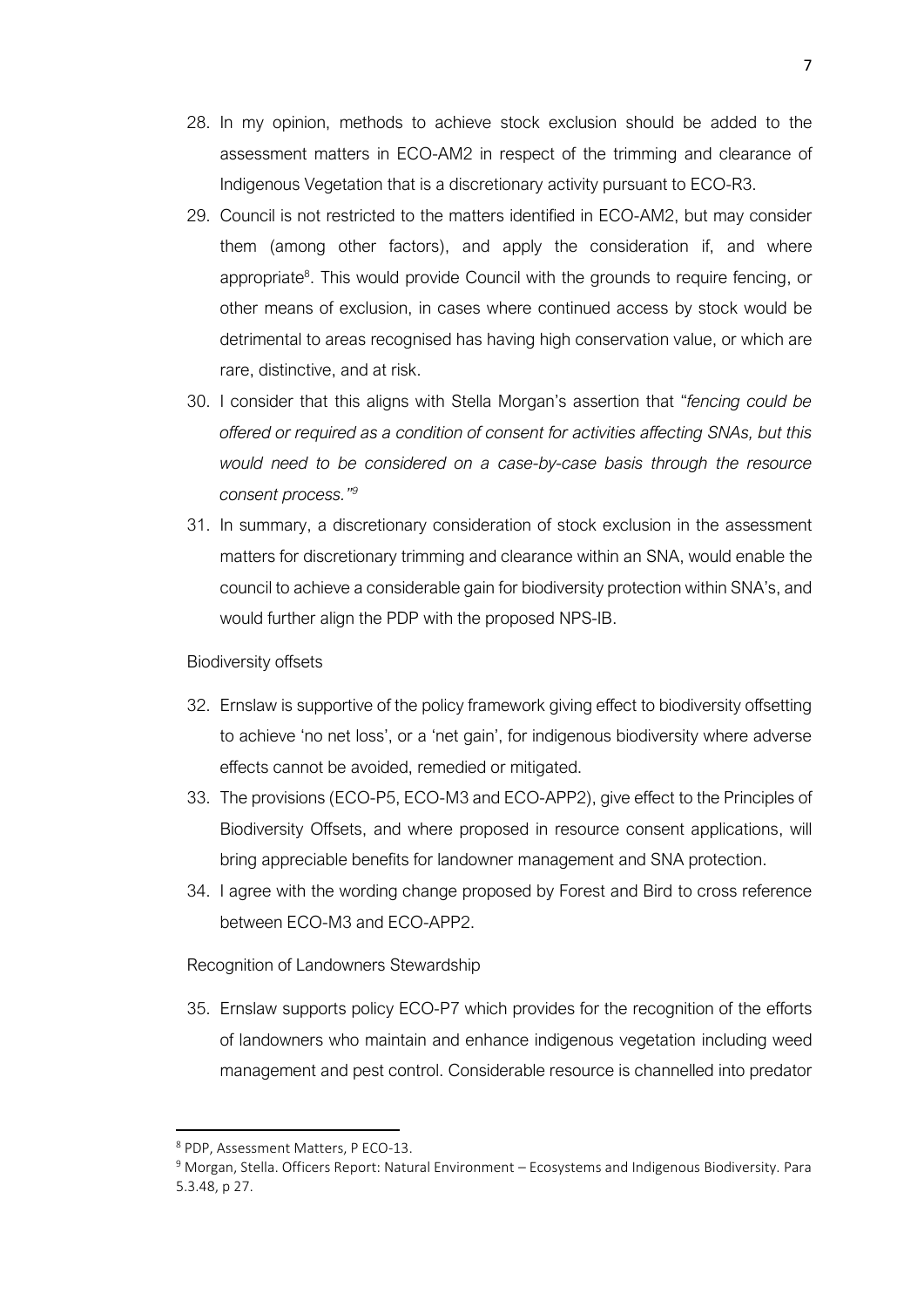and pest control which has benefits for both crop management and indigenous flora, fauna and habitat.

36. I agree with the provision as proposed.

Non-regulatory Methods and Incentives

- 37. Ernslaw supports Policy ECO-P8, which provides assistance and incentives to landowners to maintain areas of significant indigenous vegetation and habitat.
- 38. I agree with the provision as proposed.

Mapping and Identification of SNA's

- 39. Rayonier and Ernslaw seek amendment of ECO-P2 to protect areas identified and mapped in the district plan as otherwise there is uncertainty for landowners (and potential landowners). This will ensure the PDP is in complete alignment with the  $NPS-IB^{10}$  as well as provide necessary certainty for existing and prospective landowners and land managers, acknowledging that the identification and mapping of SNA is an ongoing, evolving process involving consultation, assessment, and identification, and one which is proposed to be repeated every two years, where practicable, to accurately reflect and incorporate SNA.
- 40. Stella Morgan asserts the review of SNA has limitations being a desktop review, with "some ground-truthing".<sup>11</sup> The identified and mapped SNAs are therefore acknowledged as representing most, but likely not all, of the District's significant indigenous vegetation or significant habitat. A lack of methods to protect areas outside of identified SNA could lead to significant environmental costs. This is why Rayonier and Ernslaw see future work in this area, including a future plan change, as imperative to continue to capture SNA's identified subsequent to this plan change, within a protective framework.
- 41. Rayonier and Ernslaw accept that the depletion of indigenous vegetation and habitat is a direct threat to many under-represented eco-system types, and that remaining flora and fauna is highly likely to be within the nationally threatened categories.
- 42. However, as stated in the PDP, except where high conservation values exist, and are mapped as SNA, the PDP seeks to accommodate a wide range of activities

<sup>10</sup> Draft National Policy Statement Indigenous Biodiversity (October 2019). Section 3.8(8). P20. <sup>11</sup> Morgan, Stella. Officers Report: Natural Environment – Ecosystems and Indigenous Biodiversity. Para 9.3.9. p 55.